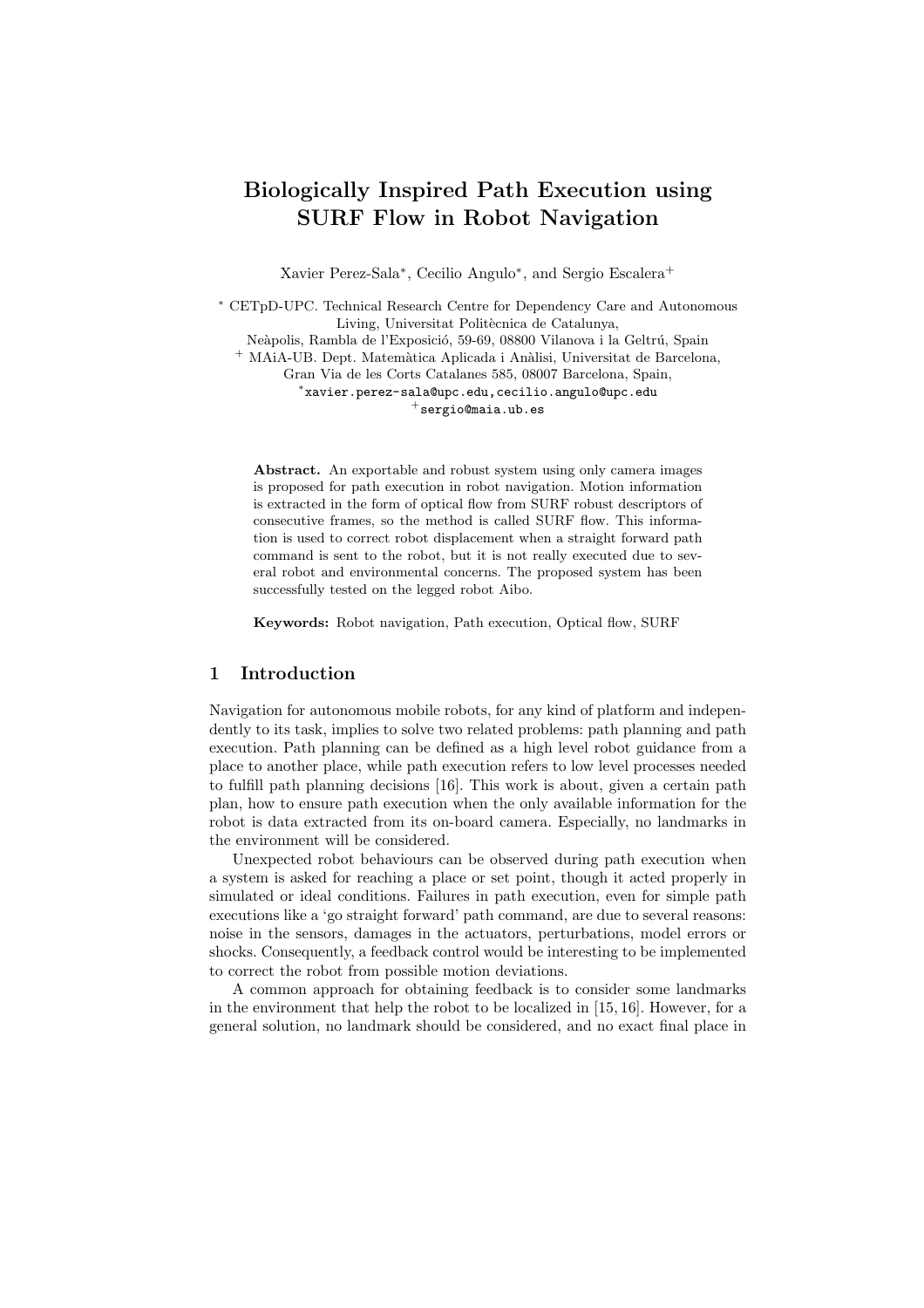the path where to arrive exist, which could act like a landmark. Another solutions focus on constrain robot motion and camera localization on the robot in order to obtain robot egomotion [2, 4, 5]. Since nor robot configuration, neither camera localization will be constrained, but be placed in the front direction, egomotion can not be considered. The general problem at hands is to ensure the execution of a 'go straight forward' path command by a general mobile robot, when frames from the on-board frontal camera is the only available information.

Our proposed approach, like those based on optical flow [2], will use consecutive frames from the on-board robot camera to extract an approximation of the displacement direction by observing 2-D displacements of brightness patterns in the image. However, unlike standard solutions, the robot direction will be computed online by extracting the so-called SURF flow, i.e. motion information from SURF robust descriptors of consecutive frames of image sequences provided by the robot camera. This knowledge will be the only one needed to close the control loop, and to achieve the desired straight forward movement.

Otical flow is a measure closely related with motion field [1], i.e. the projection of 3-D relative velocity vectors of the scene points onto the 2-D image plane. During a frontal displacement, motion field shows a radial configuration: vectors radiate from a common origin, the *Vanishing Point* (VP) of the translation direction. In particular, forward displacements generate vectors point away from this point, named Focus Of Expansion (FOE), else it is named Focus Of Contraction (FOC). It is proposed in this work to achieve straight forward control for mobile robots by maintaining the FOE in the center of the SURF flow.

The remaining work is organized as follows: the state of the art about robot navigation using optical flow is introduced in Section 2. Section 3 describes the solution proposed for the straight forward robot motion. In Section 4, experiments are described and results are discussed. Finally, possible improvements and further reserarch lines are listed in Section 5.

## 2 Related work

Biological principles of insect vision [7, 11] have inspired vision-based solutions in robot navigation for obstacle avoidance. Insects extract qualitative 3-D information using image motion to avoid obstacles. Vision-based control techniques try to balance the optical flow divergences betwen eyes/sides of the image. In [8], an approach from ecological psychology was presented to avoid obstacles based on the visual field with the lowest time to contact. As indicated in [6], qualitative measures of flow field divergence are a reliable indicator of the presence of obstacles. In the same way, it has been proposed [10] and demonstrated [9] that humans use optical flow to perceive translational direction of self-motion: radial patterns generated by the optical flow during frontal movement guide human locomotion.

Besides qualitative information, motion field can provide more accurate measurements. It is possible to estimate the relative motion between camera and scene, i.e. egomotion, by considering some hard assumptions. In [2], constraints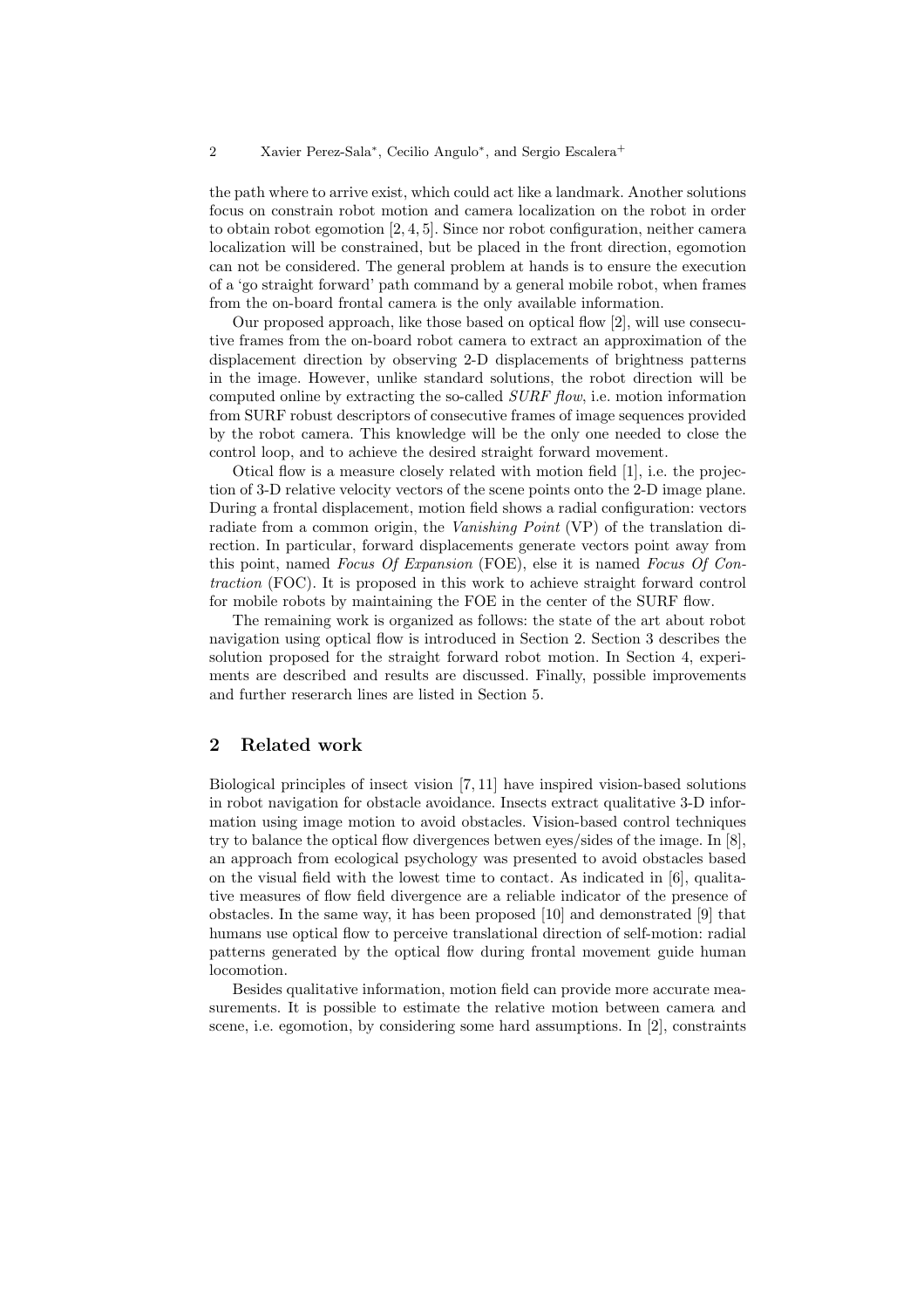are met and optical flow is used as an approximation of motion field to compute translational and angular velocities of a car. Egomotion can also be used to localize the robot in the environment. In [4, 5], the navigation task is divided in three phases: localization, path finding, and path execution. Optical flow is used to correct localization. In [4], odometry computed from wheel encoders is improved with an inaccurate egomotion, computing vehicle speed from optical flow. In [5], better results are presented from visual odometry, and localization is made only using egomotion. However, for path execution, our goal, global localization is a hard task to be avoided. Hence, a system is described in [3] allowing a wheeled robot to drive through the center of a corridor by controlling the steering angle. Robot navigates aligning the camera to the wall, at a certain distance, only using a rigidly mounted camera.

Using steering angle as control signal, a novel method will be proposed to detect translational direction without global localization (egomotion) or relative references (landmarks or a wall). Mimicking the human use of optical flow, steering angle will be calculated from radial patterns around the vanishing point (FOE in our case) that optical flow generates during translational movements. Several works exist where FOE is located from optical flow, but none of them use it as a feedback signal to correct robot navigation. For pure translation displacements, FOE calculation is completely described in [1]. Else, when the rotational component is non-zero, optical flow vectors will not intersect on FOE. However, it is the most trivial method to compute FOE, as it was pointed out in [14], where FOE is computed for locomotion control using an Artificial Neural Network, but it was never implemented for this goal. A simple method to solve rotations was introduced in [13] by discounting arbitrary rotations and applying the method for pure translation. However, it is claimed in [12] that navigation methods using optical flow are usually based on unrealistic assumptions about the scene, and unrealistic expectations about the capabilities of motion estimation techniques. Better results could be obtained by directly determining general qualitative properties of the motion structure (FOE computation), instead of a precise analysis of rotational parameters.

#### 3 Robot Navigation Control

A method to control the path execution during the navigation of mobile robots is introduced. A closed loop is implemented to control straight forward displacements, with feedback signal extracted from robot camera images. Proposed procedure is composed by three steps: firstly, motion information is extracted from consecutive frames through SURF flow computation. Next, instantaneous direction of translation is computed by finding the Focus Of Expansion (FOE) from SURF flow vectors. Finally, control loop is closed, maintaining constant the direction of translation. Hence, straight forward displacements are ensured without the use of egomotion, odometry information is omitted, robot localizationt is avoided, and computational resources are dedicated to achieve reliable orientation measurements for the control module.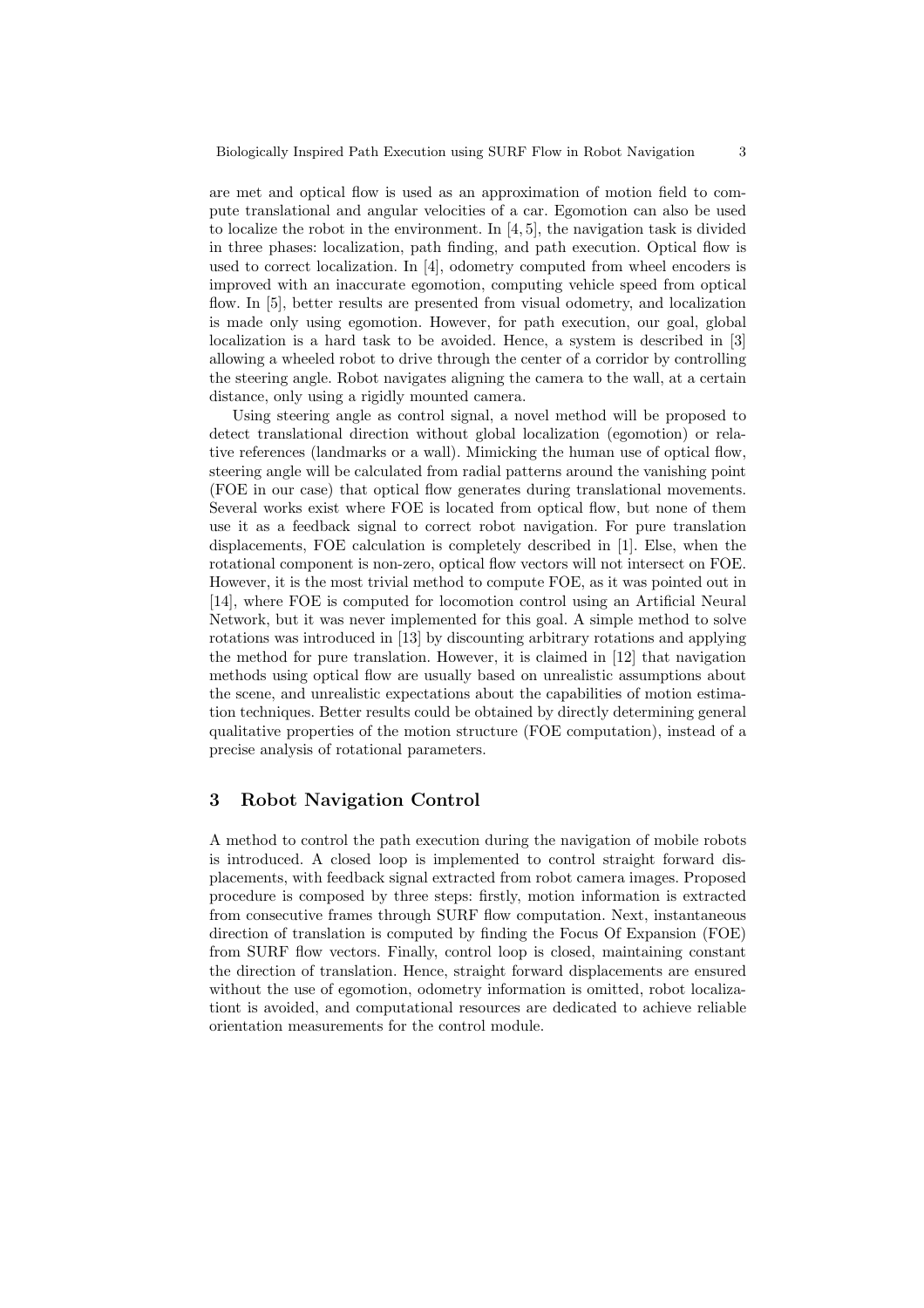#### **Procedure 1** Vision-based navigation control at instant  $k$

**Input:** Current image  $I_k$  from the camera (Fig. 1(b)), number of frames taken during a robot step h, horizontal camera resolution  $res_x$ , horizontal opening angle  $oa_x$  and set point in pixels  $sp_x^p = res_x/2$ 

**Output:** Steering angle:  $e_{x_k}^o$ 

1: loop

- 2: Compute SURF descriptors and keypoint locations:  $P_k$
- 3: Find correspondences between  $P_k$  and  $P_{k-1}: M_k$
- 4: Compute intersections of motion vectors  $M_k: C_k$
- 5: Estimate Vanishing Point from highest density region in  $C_k$ :  $(VP_{x_k}, VP_{y_k})$
- 6: Apply temporal filter using h last  $VP: AVP_k = \frac{1}{h+1} \sum_{i=k-h}^{k} VP_i$
- 7: Compute horizontal error in pixels:  $e_{x_k}^p = AVP_{x_k}^{p+1} SP_x^p$ <br>8: Transform error  $e_{x_k}^p$  to angles:  $e_{x_k}^o = e_{x_k}^p$  ( $oa_x$ /res<sub>x</sub>)
- 

9: end loop



Fig. 1. (a) Error signal depends on distance from the center of the image to the VP (b) Average Vanishing Point computation. Red-top point represents the current vanishing point  $(VP_k)$ , and blue-centred point is the averaged one  $(AVP_k)$ .

#### 3.1 Feedback Control

To achieving a straight forward displacement, the robot motion target will be to hold the same orientation during all the path execution. From the camera point of view, this target is similar to hold the vanishing point in the center of the image  $(Fig. 1(a))$ . The error signal to close the loop will be calculated from video signal feedback, by computing distance between VP and the actual center of the image. Since the control variable will be the steering angle, only horizontal component of distance will be used to define it.

## 3.2 Vanishing Point

During frontal displacements, motion field displays a radial vector configuration around a common origin, the vanishing point of the translation direction. Motion field is not a directly accessible measure, but it is closely related with optical flow, under certain circumstances [2]: (1) robot moves on a flat ground, with (2) on-board camera translating in parallel to the ground and (3) its angular velocity is perpendicular to the ground plane. For general robots like that used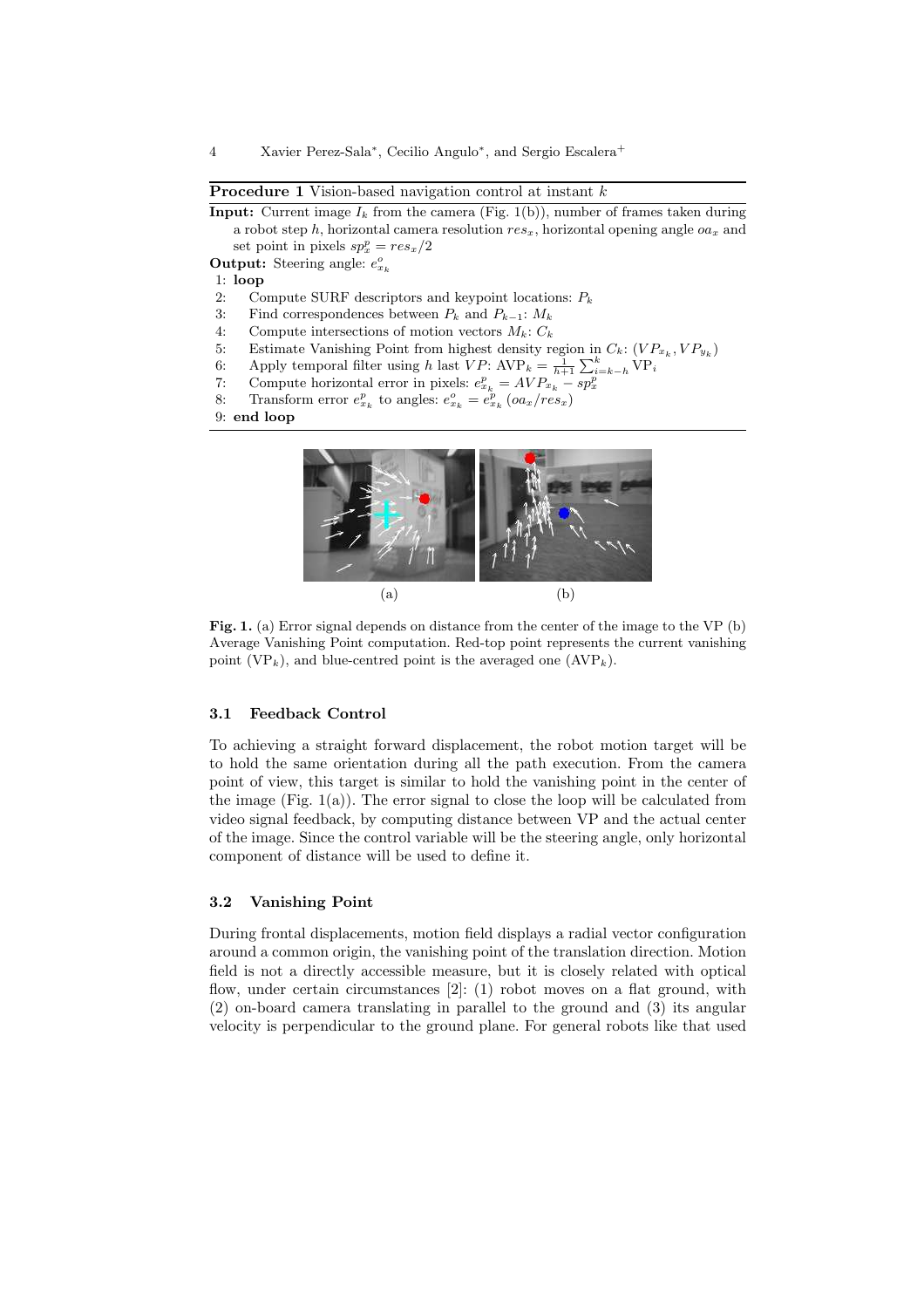in this work, nevertheless, constraints do not meet. The Sony Aibo robot is a quadruped robot with a camera on its "nose". Thus, image sequence are more instable than those provided by a wheeled vehicle, with a camera mounted rigidly on its structure. Image instability is due to neck joints, causing head vibrations transmitted to the camera, and specially, for robot walking. Legged robot steps produce very different movements than wheeled robot displacements, usually smoother than Sony Aibo gait. Walk behaviour in our experiments generates vertical and left-right pendular movements, i.e. camera suffers simultaneous roll and pitch rotations. Only the first assumption could be fulfilled in this case.

The hardest assumption of our approach is made at this point. Since Aibo robot gait is symmetric and periodic, restrictions two and three can be assumed as satisfied 'in average' and they will be extrapoled, during robot displacements, for instantaneous translation. Therefore, Sony Aibo gait deviations will be considered like shocks and vibrations which the controller will correct. As shown in Section 4, our qualitative approach is enough to control the desired legged robot navigation. A temporal filter is performed to compute VPs as averaged during robot gait. The Averaged Vanishing Point (AVP), described in Algorithm 1, is the point from which is computed the steering control.

As it was pointed out, calculated optical flow vectors do not converge to an unique point (FOE), even when assumptions are met. Hence, VP has been extracted by clustering intersections, since they form a cloud around VP.

## 3.3 SURF Flow

SURF flow is defined as 2-D displacements of SURF patterns in the image, where SURF is referred to Speeded Up Robust Features [17]. It is the field resulting from correspondences between SURF keypoints from consecutive frames in a video sequence. Unlike optical flow or the more similar SIFT flow [19], SURF flow is not a dense flow. It is only performed between high confidence keypoints in the image, selected by using a multi-scale Hessian detector to find image corners. SURF flow computation is faster than SIFT flow, since correspondences are only searched for a few hundreds of keypoints in each image (depending on the image texture), and corner detection and SURF description are computed using Haar wavelets on the integral image representation. Result of this correspondence is shown in Fig.  $2(a)$  and Fig.  $2(b)$ .

Moreover, an image correspondence post-processing is applied in order to achieve better VP computation. This refinement, shown in Fig. 2(c), takes place once SURF flow is extracted and an estimation of VP is computed (see Section 3.2). It consists on search for better correspondences for each keypoint in current image, looking for similar SURF descriptors in a restricted area of previous image. This search area is defined by the triangle  $ABC$ , where vertex  $A$  is the keypoint in current image, the middle point of edge  $BC$  is the estimated VP and angle  $BAC$  defines the search range. Once correspondences are refined, VP is computed again, using the same process described above.

Method effectiveness depends, as usual, on assuming that keypoints are found in images, i.e. a textured environment exists. In fact, typical human-hand scenes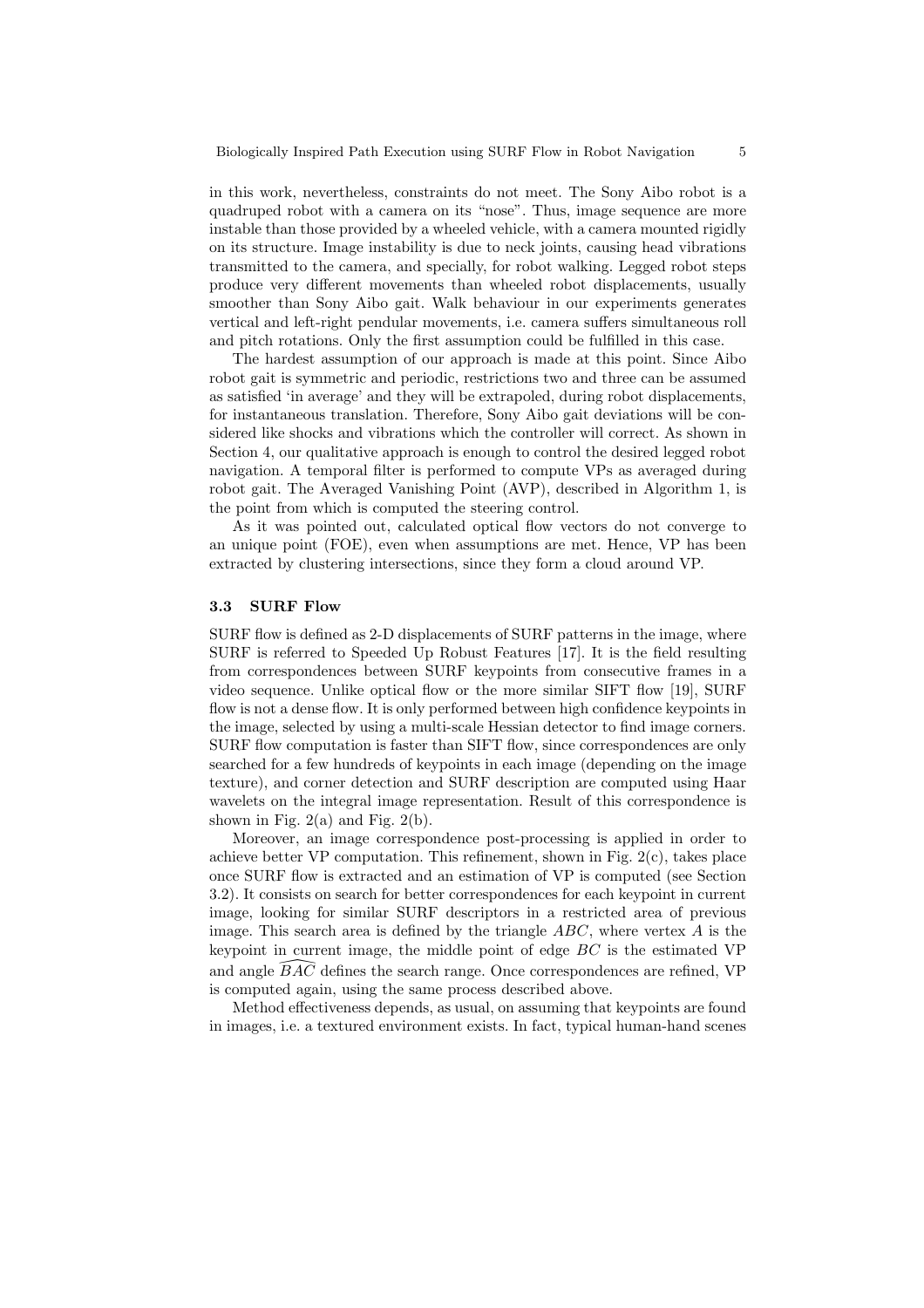

Fig. 2. (a) Keypoint correspondences between consecutive images (b) Motion vectors in the newest image (c) Refined motion vectors with the correspondent vanishing point.

have enough corners for achieve SURF flow performance. On the other hand, SURF flow is robust to optical flow methods' limitations [20]: brightness constancy, temporal persistence or "small movements", and spatial coherence.

# 4 Results and Discussion

Results presented in this work are obtained using a Sony Aibo ERS-7 robot wirelessly communicated with a standard dual-core PC. Experiments are performed using the robot for environment interaction and the computer for hard computation processing. Path execution has been divided in reactive collision avoidance and straight forward control. Obstacle avoidance procedure is performed on-board, as a reactive behaviour using the robot infrared sensor, and computation to go straight forward is executed in the external computer. Sony Aibo camera captures the image and it is sent to the PC every 100ms, through wireless connection. Application running on the computer, first of all, extracts SURF flow from consecutive frames; then, the VP of the translation direction and the steering angle are computed; and finally, walking direction is sent to Sony Aibo. Gait behaviour for the robot is based on the Tekkotsu software<sup>1</sup>.

Experiments are performed in an artificial grass surface of about  $4m^2$ , containing two crossing corridors. It is a natural scenario without artificial landmarks and small variability of the light level. To allow a future development in unstructured environments, corridor walls are wallpapered with pictures of real halls and corridor walls; providing enough textures to the system to ensure the correct performance of image processing algorithms. Used image resolution is  $208 \times 159$  pixels.

In order to achieve qualitative results of the system performance in different relative positions between the robot and walls, 8 representative starting positions and orientations are chosen around the scenario, equally distributed, and 5 trials

 $^1$  http://www.tekkotsu.org/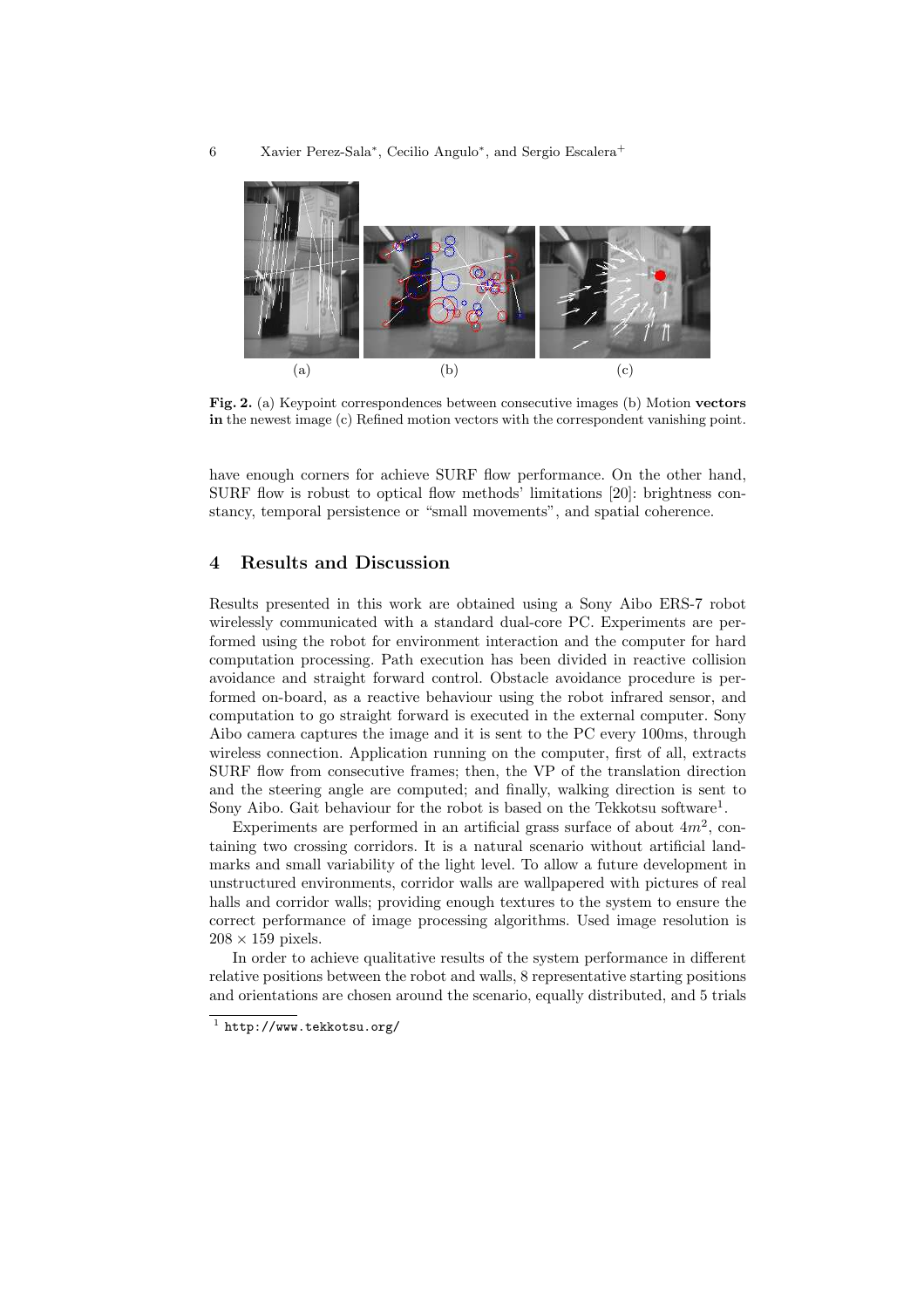

Fig. 4. Navigation sequence, with straight forward control.

are launched for each one. Results show the difference between non-controlled straight forward behaviour and the controlled one. In open loop control, due to their mechanical characteristics, robot walks drawing a curve (Fig. 3). When feedback control is applied, Sony Aibo robot goes successfully straight forward (Fig. 4), correcting faulty displacements and performing the desired behaviour.

Some problems with wireless connection are observed, and sometimes image is not sent at time from robot to computer. When it occurs in consecutive images, it produces large oscillations, which can be corrected or not, depending on the number of frames lost. If problem persist, it can produce uncontrolled behaviours. A precise study about the maximum number of lost images supported should be completed depending on the last order sent by the computer, which will be repeated during all the non-informed period.

# 5 Conclusions and Future Work

In this work it is proposed a biological inspired vision-based navigation control to walk straight forward in a reliable way. Moreover, implementation is exportable to other robotic platforms with different configurations. Results shown that objectives introduced in this work have been accomplished without the use of artificial landmarks, taking into account some assumptions about the robot movement. Since Aibo's camera suffers simultaneous roll and pitch rotations during the robot gait, future work will avoid the hardest assumption proposed. The robot will correct its trajectory using motor information.

Moreover, shocks and vibrations suffered by the camera will be compensated by tacking in account robot configuration. Future work will be an improving of the system presented in this work, to be used in legged robots. In [2], motion field is formulated supposing an error component due to shocks and vibrations. Nevertheless, motion field error in  $x$  and  $y$  axis are roughly estimated. At this point, we are in an advantageous position, because it is assumed that our shocks and vibrations are movements resulting to the quadruped robot gait, and these movements are possible to be modelled through direct kinematics. Other improvements include decreassing sampling rate and the duration of actions.